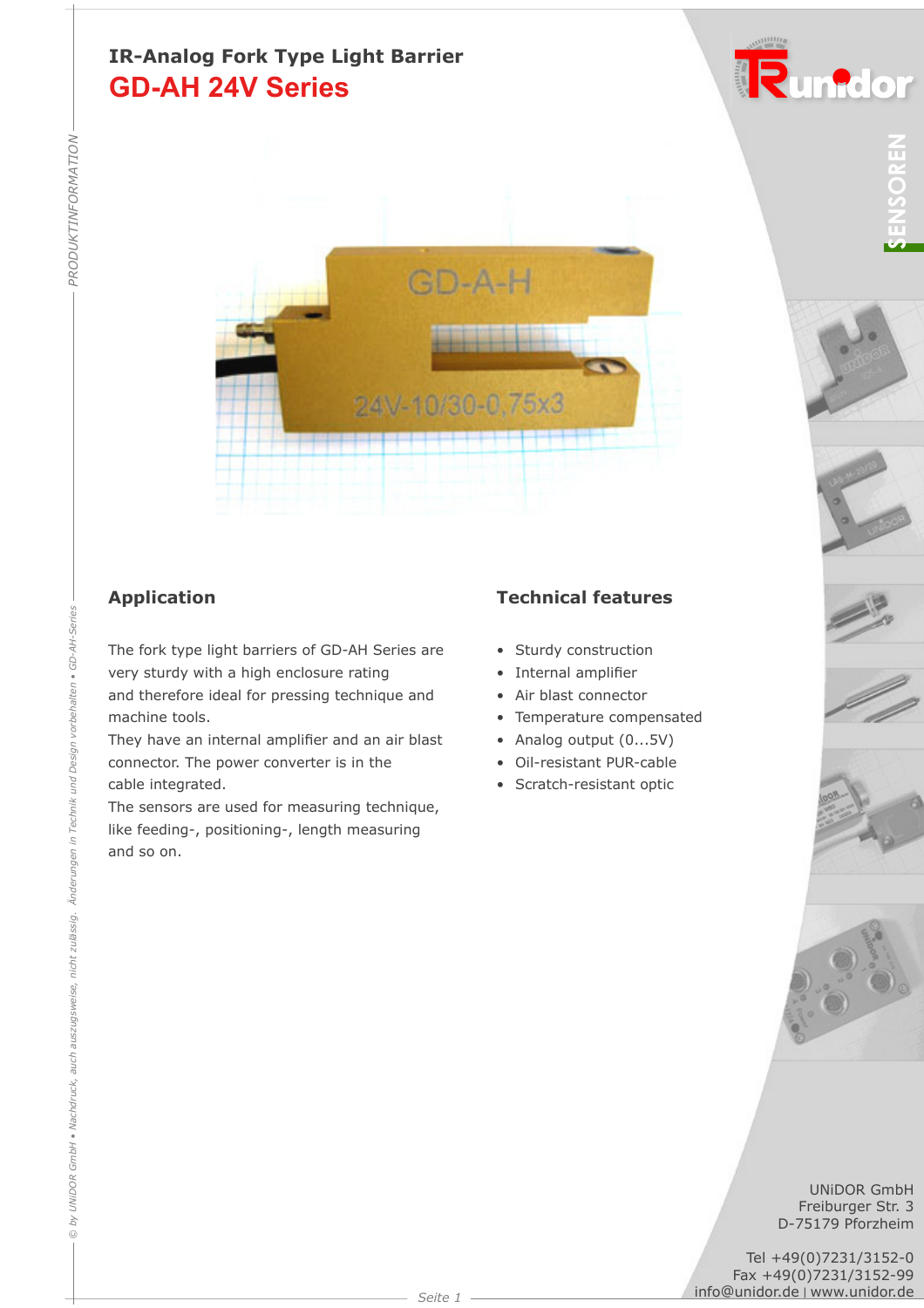## **GD-AH 24V Series IR-Analog Fork Type Light Barrier**

### **Technical Data**

| Voltage supply:              | $+12VDC +30VDC$                 |  |
|------------------------------|---------------------------------|--|
| Max. range:                  | Typ. 30mA                       |  |
| Transmitter:                 | IR-Type LED 905nm               |  |
| Reproducibility:             | Typ. 0,2% of measurement range  |  |
| Optical filter:              | Day-light block filter          |  |
| Apertures:                   | Round and rectangular apertures |  |
| Analog output:               | $0V_{\dots} + 5V$               |  |
| Operating temperature:       | $-20$ °C +60 °C                 |  |
| Housing: / Enclosure rating: | Alu, gold anodized / IEC - 801  |  |
| Switching frequency:         | Typ. 100 kHz                    |  |
|                              |                                 |  |

#### **Dimensions**



#### **Rectangular apertures A x B (mm)**

|                  | <b>AAD (IIIIII)</b> |                   |
|------------------|---------------------|-------------------|
| $0,2 \times 0,5$ | $0,3 \times 1,5$    | $0,75 \times 3,0$ |
| $0,2 \times 1,0$ | $0,3 \times 3,0$    | $1,0 \times 1,0$  |
| $0,3 \times 0,8$ | $0,5 \times 2,0$    | $1,0 \times 1,2$  |
| $0,3 \times 1,0$ | $0,75 \times 2,0$   | $1,0 \times 2,0$  |
|                  |                     |                   |

#### Colour: **Configuration:**

brown +Ub (+12VDC ... +30VDC) white GND (0V) green Analog (0V...5V) yellow n.c.



|     | <b>Round apertures</b> |     |
|-----|------------------------|-----|
|     | Diameter (mm)          |     |
| 0.4 | 0,8                    | 1,5 |
| 0,6 | 1,0                    | 2,0 |



Runidor



UNiDOR GmbH Freiburger Str. 3 D-75179 Pforzheim

Tel +49(0)7231/3152-0 Fax +49(0)7231/3152-99<br>info@unidor.de | www.unidor.de